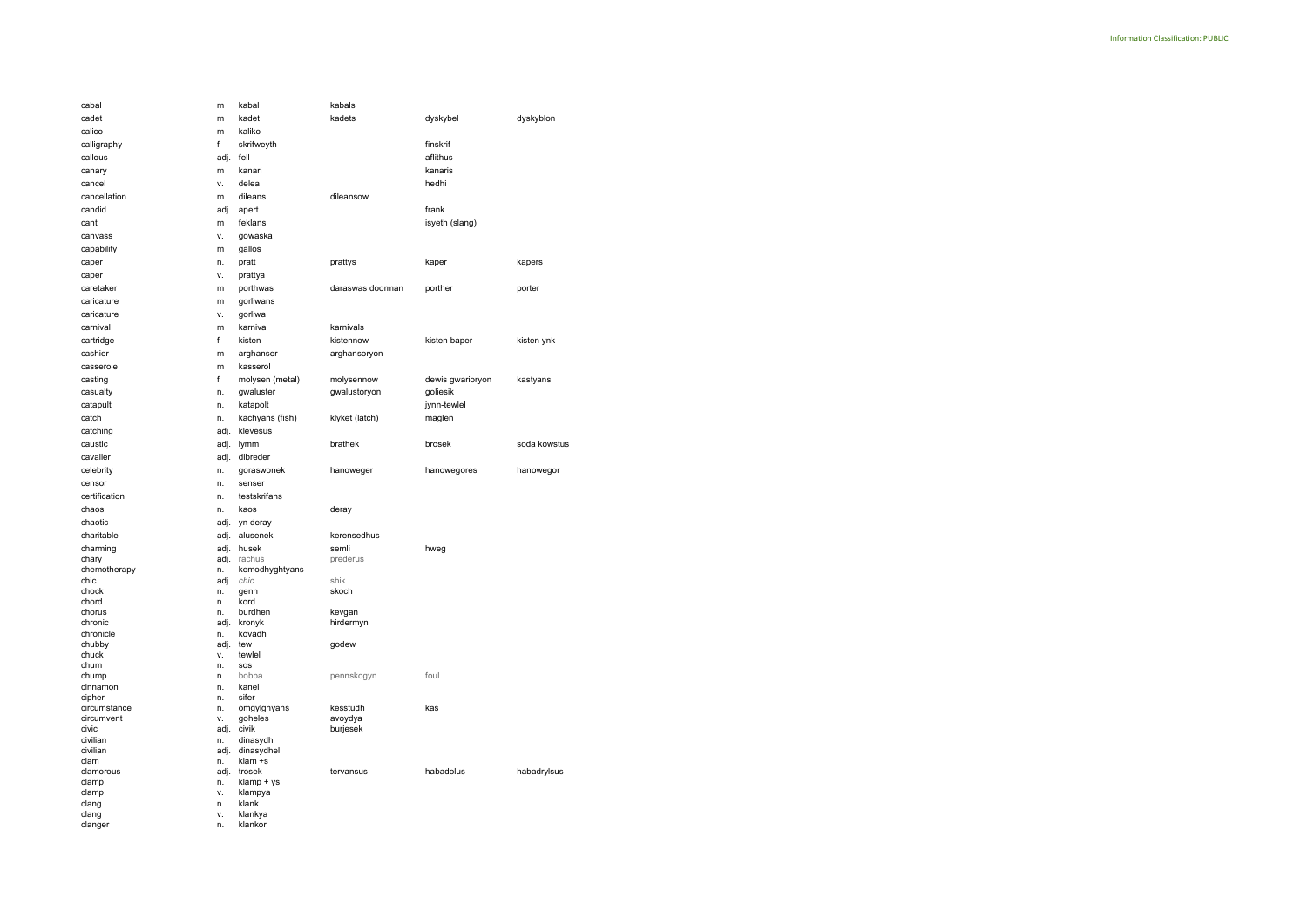| clapper       | n.   | taves (klogh)          | klappons              |                     |                            |                             |                            |                      |                                             |
|---------------|------|------------------------|-----------------------|---------------------|----------------------------|-----------------------------|----------------------------|----------------------|---------------------------------------------|
| clash         | n.   | skwatt                 |                       |                     |                            |                             |                            |                      |                                             |
| clash         | ٧.   | skwattya               |                       |                     |                            |                             |                            |                      |                                             |
| cleaner       | n.   | glanheor               | glanner (sustance)    | glanhewas           | gwas glanhe                |                             |                            |                      |                                             |
| clerical      | adj  | pronterek              | sodhek                |                     |                            |                             |                            |                      |                                             |
| clinker       | n.   | klynker                | keskentrys            |                     |                            |                             |                            |                      |                                             |
| clipping      | n.   | knyvik (knyvyon)       |                       |                     |                            |                             |                            |                      |                                             |
| closeness     | n.   | nester                 | ogas                  | ogaster             | poster ynder (stuffiness)  |                             | tewder, fowt ayr (weather) |                      |                                             |
| clumsy        | adj  | kledhek                | digreft               |                     |                            |                             |                            |                      |                                             |
|               |      |                        |                       |                     |                            |                             |                            |                      |                                             |
| clutter       | n.   | fowt rester            | tervysk               | gorlenwelans        |                            |                             |                            |                      |                                             |
| coalition     | n.   | kesgovernans           | kesrewl               | kesvaytri           |                            |                             |                            |                      |                                             |
| cognitive     | adj  | godhvosek              | konvedhes             |                     |                            |                             |                            |                      |                                             |
| collision     | n.   | kronkyans              | omdheghesyans         | skwatt              | kesskwat (science)         | keskronkyans                |                            |                      |                                             |
| combat        | n.   | omladh                 |                       |                     |                            |                             |                            |                      |                                             |
| combined      | adj  | kesunys                | omjunnys              |                     |                            |                             |                            |                      |                                             |
| comical       | adj  | hwarthus               | didhanus              |                     |                            |                             |                            |                      |                                             |
| commitment    | n.   | devosyon               | ambos                 | gostel              |                            |                             |                            |                      |                                             |
| commodity     | n.   | pyth                   | tra                   | kenwerthen          |                            |                             |                            |                      |                                             |
| commonplace   | adj  | usyes                  | kemmyn                | herwydh usadow      | dell usys                  | dell yw an maner hag an gis |                            |                      |                                             |
| commonwealth  | n.   | les kemmyn             | kemeneth              | gwerineth           | kemynwlas                  |                             |                            |                      |                                             |
| commune       | n.   | kemeneth               | kommyun               | komun               |                            |                             |                            |                      |                                             |
| commune       | ۷.   | ombrederi              | komunya               |                     |                            |                             |                            |                      |                                             |
| compartment   | n.   | rom                    | asran                 | rann                | kibet                      | kibik                       | listen                     | kistyn               | kell                                        |
| compass       | n.   | kompass                | mornaswyth            |                     |                            |                             |                            |                      |                                             |
| competence    |      | sleyneth               | gallos                | teythi              |                            |                             |                            |                      |                                             |
|               | n.   | kollanow               |                       | niver kowal         |                            |                             |                            |                      |                                             |
| complement    | n.   |                        | meni                  |                     |                            |                             |                            |                      |                                             |
| complement    | ٧.   | kollenwel              | kespleth              | dhe vos keskodhevek |                            | dhe gesseni                 | kowalhe                    | leuna                |                                             |
| compliance    | n.   | assentyans             | gostytter             | kostytter           | obayans                    |                             |                            |                      |                                             |
| compliment    | n.   | gormola                | kortesi               |                     |                            |                             |                            |                      |                                             |
| component     | n.   | kevrann                | kesrann               |                     |                            |                             |                            |                      |                                             |
| composite     | adj  | kesunys                | gwiys                 | keswias             |                            |                             |                            |                      |                                             |
| composition   | n.   | formyans               | assay (essay)         | ober (musical)      | kesgorrans                 | furvyans                    | stuth                      |                      |                                             |
| composure     | n.   | kalmynsi               |                       |                     |                            |                             |                            |                      |                                             |
| compound      | n.   | kevtra                 | kemysk                | kevelven (chem)     | lann (place)               | kesker (grammar)            |                            |                      |                                             |
| comprise      | ٧.   | komprehendya           | synsi                 | synji (Late)        |                            |                             |                            |                      |                                             |
| compulsion    | n.   | konstrinans            | ynni                  | yniadow             |                            |                             |                            |                      |                                             |
| compulsory    | adj  | konstrinus             | konstrinys            | res                 | dre nerth                  |                             |                            |                      |                                             |
| computation   | n.   | reknans                | amontyans             | kevriv              |                            |                             |                            |                      |                                             |
| concentrate   | v.   | keskreuni              | kreuni                | tewhe (liquid)      | doshe                      | seghhe                      | kresenni                   |                      | downbrederi (think) prederi yn town (think) |
| concentrated  |      | keskreunys             |                       | tewhes (liquid)     | doshes                     | seghhes                     |                            |                      |                                             |
|               | adj  |                        | kreunys               |                     | dosheans                   |                             |                            |                      |                                             |
| concentration | n.   | keskreunyans           | kreunyans             | tewheans (liquid)   |                            | segheans                    | entent                     |                      |                                             |
| concession    | n.   | alowans                | spas                  | gront               | kummyas (permit)           | pris lehes (ticketing)      | leheans (ticketing)        |                      |                                             |
| concise       | adj  | berr                   | kott                  | kreunys             |                            |                             |                            |                      |                                             |
| concord       | n.   | akord                  | unverheans            | kessenyans          | keskolon                   |                             |                            |                      |                                             |
| concur        | ٧.   | akordya                | unverhe               | keskerdhes          | kesresek                   | dri warbarth                | kuntel                     |                      |                                             |
| concurrence   | n.   | akordyans              | unverheans            | keskerdh            | kesres                     |                             |                            |                      |                                             |
| conduction    | n.   | kendegyans (Hwithrans) |                       |                     |                            |                             |                            |                      |                                             |
| confession    | n.   | avowans                | amyttyans             | yesans (relig.)     | meneges peghosow (relig.)  |                             |                            |                      |                                             |
| confidential  | adj  | yn-dann gel            | dann gel              | dadn gel (late)     | kelyfydhys (check y)       | kevrinek                    | privedh                    | priva                |                                             |
| configuration | n.   | kesfurvyans            | komposter             | kesformyans         | restrans                   | roth (form)                 |                            |                      |                                             |
| confine       | ٧.   | strotha                | omstrotha             | konstrina           | gwitha (to put in keeping) |                             |                            |                      |                                             |
| confinement   | n.   | strothans              | omstrothans           | konstrinans         | gwithans                   | gwelivos (childbirth)       | prisonyans                 |                      |                                             |
| confirmation  | n.   | fastyans               | afydhyans             | konfirmyans         | konfirmacyon (relig.)      | surheans                    | krefheans                  | nerthans             |                                             |
| confiscate    | ٧.   | sesya                  | perghenegi            | diberghenna         |                            |                             |                            |                      |                                             |
| conflict      | n.   | kas                    | strif                 | kontradians         | freudh                     | bresel                      | omladh                     |                      |                                             |
| conflict      | v.   | kenkya                 | strivya               | kontradia           |                            |                             |                            |                      |                                             |
|               |      |                        |                       |                     |                            |                             |                            |                      |                                             |
| congenial     | adj  | plegadow<br>kestowl    | hegar                 | heudh               |                            |                             |                            |                      |                                             |
| conjecture    | n.   |                        | dismygyans            |                     |                            |                             |                            |                      |                                             |
| conjecture    | ٧.   | kestewlel              | dismygi               | desevos             |                            |                             |                            |                      |                                             |
| conscious     | adj  | war                    | omwodhek              |                     |                            |                             |                            |                      |                                             |
| consequently  | adv. | yn sewyans             | alena                 | dre henna           | ytho                       |                             |                            |                      |                                             |
| conservatory  | n.   | losowji                | gwithti gweder        | skol ilow (music)   | lowarth gwav               | stevel lowarth              |                            |                      |                                             |
| conserve      | v.   | gwitha                 | kyfeythya (preserves) | mentena             | konservya                  | sawya                       | gorra yn-bann              | gorra yn-badn (Late) |                                             |
| consistency   | n.   | kessenyans             | komposter             | gwias (of texture)  | tewder (of matter)         |                             |                            |                      |                                             |
| constancy     | n.   | lelder (fidelity)      | pesyans               | perthyans           | diwysykter                 | konstanci                   | divariennans (physics)     |                      |                                             |
| consternation | n.   | ankombrynsi            | euth                  | transyek            | tranjyek (Late)            |                             |                            |                      |                                             |
| constituent   | n.   | keran (Hwithrans)      | dewisyas (pol.)       | rann                |                            |                             |                            |                      |                                             |
| constitute    | v.   | furvya                 | ordena                | keswul              | kesranna                   |                             |                            |                      |                                             |
| construe      | ۷.   | styrya                 | gul a                 | drehevel            | dismygi                    | dielvenna                   | digemyska                  |                      |                                             |
| consume       | ٧.   | konsumya               | dybri                 | kowlleski (fire)    | devnydhya                  |                             |                            |                      |                                             |
| consummate    | v.   | kowllenwel             | kowlwul               | perfeythya          | kewera                     |                             |                            |                      |                                             |